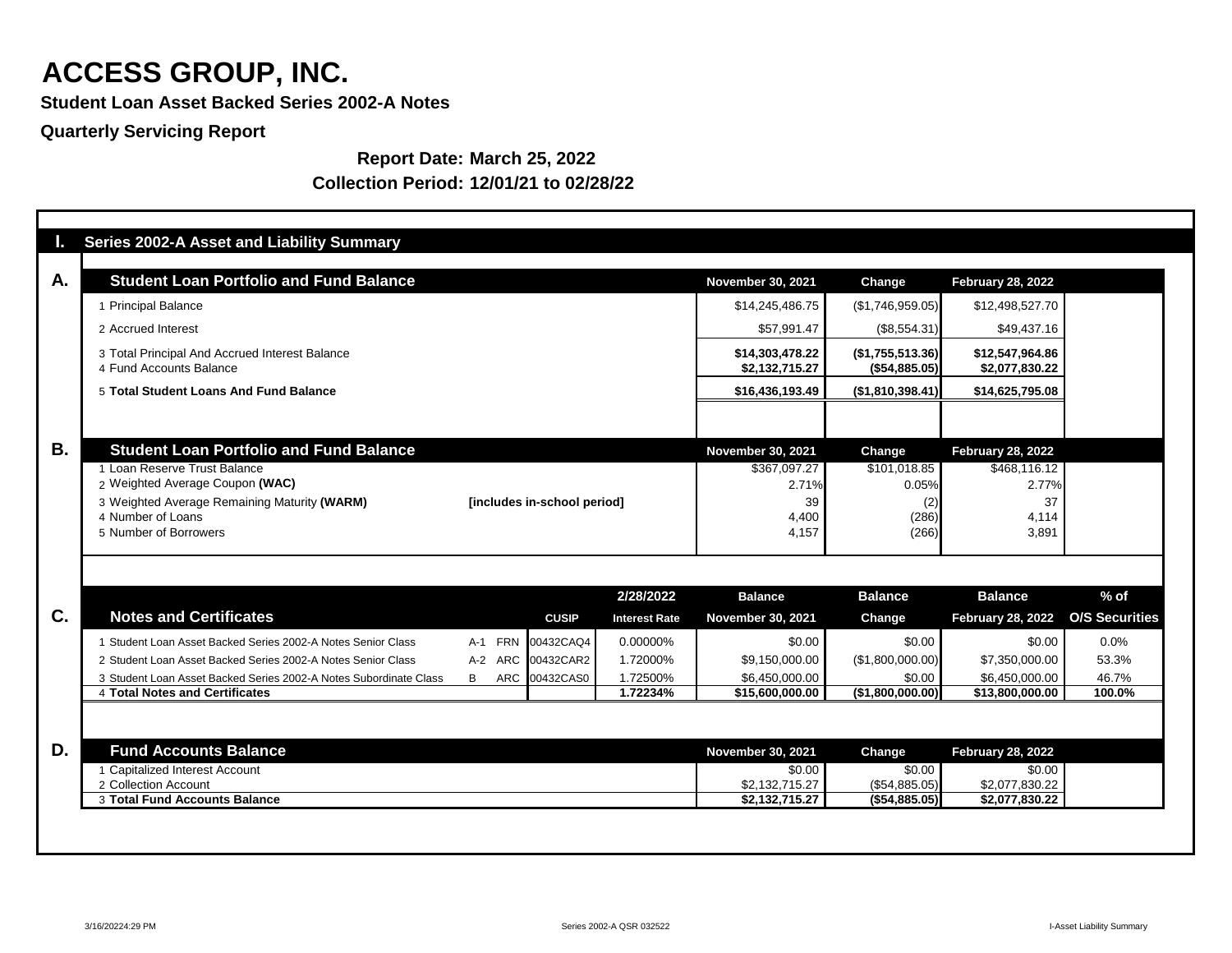**Student Loan Asset Backed Series 2002-A Notes**

### **Quarterly Servicing Report**

### **Report Date: March 25, 2022 Collection Period: 12/01/21 to 02/28/22**

| $\mathbf{I}_{\mathbf{r}}$ | <b>Series 2002-A Transactions and Accruals</b>  |               |                          |
|---------------------------|-------------------------------------------------|---------------|--------------------------|
|                           |                                                 |               |                          |
| А.                        | <b>Student Loan Cash Principal Activity</b>     |               | <b>February 28, 2022</b> |
|                           | <b>Borrower Payments - Total</b>                |               | (\$1,738,760.87)         |
|                           | <b>Claim Payments</b>                           |               | \$0.00                   |
|                           | 2<br>Refunds<br>3                               |               | \$0.00                   |
|                           | Reversals<br>4                                  |               | \$0.00                   |
|                           |                                                 | \$0.00        |                          |
|                           | 5a New Acquisitions - Principal                 | \$0.00        |                          |
|                           | 5b Cancellations - Principal                    |               |                          |
|                           | 5c New Acquisitions - Sale Transfers            | \$0.00        |                          |
|                           | 5d New Acquisitions - Repurchases               | \$0.00        |                          |
|                           | New Acquisitions - Total<br>5                   |               | \$0.00                   |
|                           | <b>Total Cash Principal Activity</b><br>6       |               | (\$1,738,760.87)         |
|                           |                                                 |               |                          |
| Β.                        | <b>Student Loan Non-Cash Principal Activity</b> |               |                          |
|                           | Capitalized Interest<br>1                       |               | \$4,013.28               |
|                           | New Acquisitions/Cancellations - Fees<br>2      |               | \$0.00                   |
|                           | <b>Capitalized Guarantee Fees</b><br>3          |               | \$0.00                   |
|                           | 4a Small Balance and Other Adjustments          | (\$865.73)    |                          |
|                           | 4b Adjustments - Write-offs                     | (\$11,345.73) |                          |
|                           | <b>Total Adjustments</b><br>4                   |               | (\$12,211.46)            |
|                           | <b>Total Non-Cash Principal Activity</b><br>5   |               | (\$8,198.18)             |
|                           |                                                 |               |                          |
|                           |                                                 |               |                          |
|                           |                                                 |               |                          |
| C.                        | <b>Total Student Loan Principal Activity</b>    |               | (\$1,746,959.05)         |
|                           |                                                 |               |                          |
|                           |                                                 |               |                          |
|                           |                                                 |               |                          |
| D.                        | <b>Student Loan Cash Interest Activity</b>      |               |                          |
|                           | <b>Borrower Payments - Total</b><br>1           |               | (\$97,891.37)            |
|                           | <b>Claim Payments</b><br>2                      |               | \$0.00                   |
|                           | 3a New Acquisitions - Sale Transfers            | \$0.00        |                          |
|                           | 3b New Acquisitions - Repurchases               | \$0.00        |                          |
|                           | <b>New Acquisitions</b><br>3                    |               | \$0.00                   |
|                           | <b>Other Adjustments</b><br>4                   |               | \$0.00                   |
|                           | <b>Total Cash Interest Activity</b><br>5        |               | $($ \$97,891.37)         |
|                           |                                                 |               |                          |
|                           |                                                 |               |                          |
| Е.                        | <b>Student Loan Non-Cash Interest Activity</b>  |               |                          |
|                           | <b>Borrower Accruals</b>                        |               | \$90,693.70              |
|                           | <b>Capitalized Interest</b><br>2                |               | (\$4,013.28)             |
|                           | 3a Small Balance and Other Adjustments          | \$822.28      |                          |
|                           | 3b Adjustments - Write-offs                     | (\$875.83)    |                          |
|                           | <b>Total Adjustments</b><br>3                   |               | (\$53.55)                |
|                           | <b>Fee Accruals</b><br>4                        |               | \$2,710.19               |
|                           | 5<br><b>Total Non-Cash Interest Activity</b>    |               | \$89,337.06              |
|                           |                                                 |               |                          |
|                           |                                                 |               |                          |
| F.                        | <b>Total Student Loan Interest Activity</b>     |               | (\$8,554.31)             |

T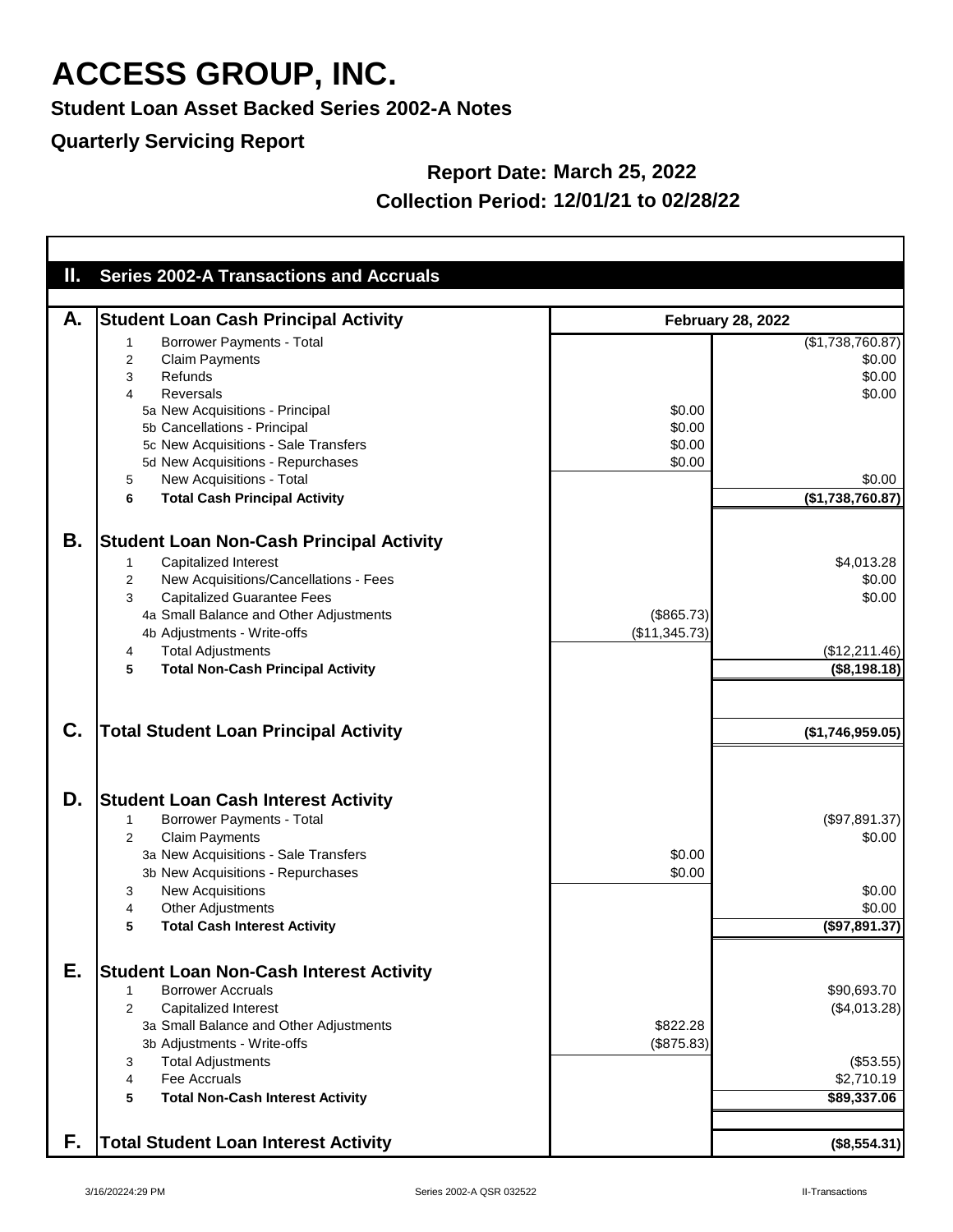**Student Loan Asset Backed Series 2002-A Notes**

### **Quarterly Servicing Report**

#### **Report Date: March 25, 2022**

|           | <b>III.</b> Series 2002-A Collection Fund Activity                                                                              |                          |                                   |                                       |
|-----------|---------------------------------------------------------------------------------------------------------------------------------|--------------------------|-----------------------------------|---------------------------------------|
| A.        | <b>Collection Fund</b>                                                                                                          | <b>February 28, 2022</b> |                                   |                                       |
|           | <b>Beginning Balance</b>                                                                                                        | \$1,929,498.11           |                                   |                                       |
|           | 2 Transfers to Other Funds                                                                                                      | (\$1,900,143.16)         |                                   |                                       |
|           | 3 Amount received in the collection account related to the collection period                                                    | \$1,839,662.92           |                                   |                                       |
|           | 4 Earnings                                                                                                                      | \$133.94                 |                                   |                                       |
|           | 5 Guarantee Fee Payment to Loan Reserve Trust                                                                                   | \$0.00                   |                                   |                                       |
|           | 6 Guarantee Payments of Principal                                                                                               | \$0.00                   |                                   |                                       |
|           | 7 Guarantee Payments of Interest                                                                                                | \$0.00                   |                                   |                                       |
|           | 8 Recoveries                                                                                                                    | \$8,471.93               |                                   |                                       |
|           | 9 Misc. Payments Received/Due                                                                                                   | \$0.00                   |                                   |                                       |
|           | 10 Only on capitalized interest release date any amount remaining in the CAPI account in excess of the CAPI account requirement | \$0.00                   |                                   |                                       |
|           | 11 Amount in the capitalized interest account after application of funds in the collection account                              | \$0.00                   |                                   |                                       |
|           | 12 Amount received in the collection account after last date of related to the collection period                                | \$0.00                   |                                   |                                       |
|           | 13 Ending Balance                                                                                                               | \$1,877,623.74           |                                   |                                       |
|           |                                                                                                                                 |                          |                                   |                                       |
| <b>B.</b> | <b>Required Payments Under Waterfall</b>                                                                                        | <b>Payment</b>           | <b>Distribute from Collection</b> | <b>Transfer from Capitalized Fund</b> |
|           | 1a Administrative Allowance                                                                                                     | \$35,613.72              | \$35,613.72                       | \$0.00                                |
|           | 1b Broker Dealers, Auction Agent and Other Fees                                                                                 | \$843.34                 | \$843.34                          | \$0.00                                |
|           | 2a Payment of Interest Distribution Amount on Senior Notes; Class A-1                                                           |                          |                                   |                                       |
|           |                                                                                                                                 | \$0.00                   | \$0.00                            | \$0.00                                |
|           | 2b Payment of Interest Distribution Amount on Senior Notes; Class A-2                                                           | \$30,478.98              | \$30,478.98                       |                                       |
|           | 3a Payment of Principal Amount on Maturing Senior Notes; Class A-1                                                              | \$0.00                   | \$0.00                            | \$0.00                                |
|           | 3b Payment of Principal Amount on Maturing Senior Notes; Class A-2                                                              | \$0.00                   | \$0.00                            | \$0.00                                |
|           | 4 Payment of Guarantee Fees (Privately Guaranteed Loans)                                                                        | \$0.00                   | \$0.00                            | \$0.00                                |
|           | 5 Payment of Interest Distribution Amount on Subordinate Notes Class B                                                          | \$26,824.26              | \$26,824.26                       | \$0.00                                |
|           | 6 Payment of Principal Distribution Amount                                                                                      | 1,775,285.55             | \$1,750,000.00                    | \$0.00                                |
|           | 7 Payment of interest due on the class B (If Subordinate note interest trigger is in effect)                                    | \$0.00                   | \$0.00                            | \$0.00                                |
|           | 8 Payment of Principal amount of class B notes due on the final maturity date set forth                                         | \$0.00                   | \$0.00                            | \$0.00                                |
|           | 9 Payment of any carry-over amounts due with respect to the class A-2 notes                                                     | \$0.00                   | \$0.00                            | \$0.00                                |
|           | 10 Payment of any carry-over amounts due with respect to the class B notes                                                      | \$0.00                   | \$0.00                            | \$0.00                                |
|           | 11 Payment of principal with respect to the notes (Allocation of Principal Payments)                                            | \$8,577.89               | \$0.00                            | \$0.00                                |
|           | 12 Only on or after the Capitalized interest release date, any remainder to Access Group                                        | \$0.00                   | \$0.00                            | \$0.00<br>\$0.00                      |

#### **Collection Period: 12/01/21 to 02/28/22**

٦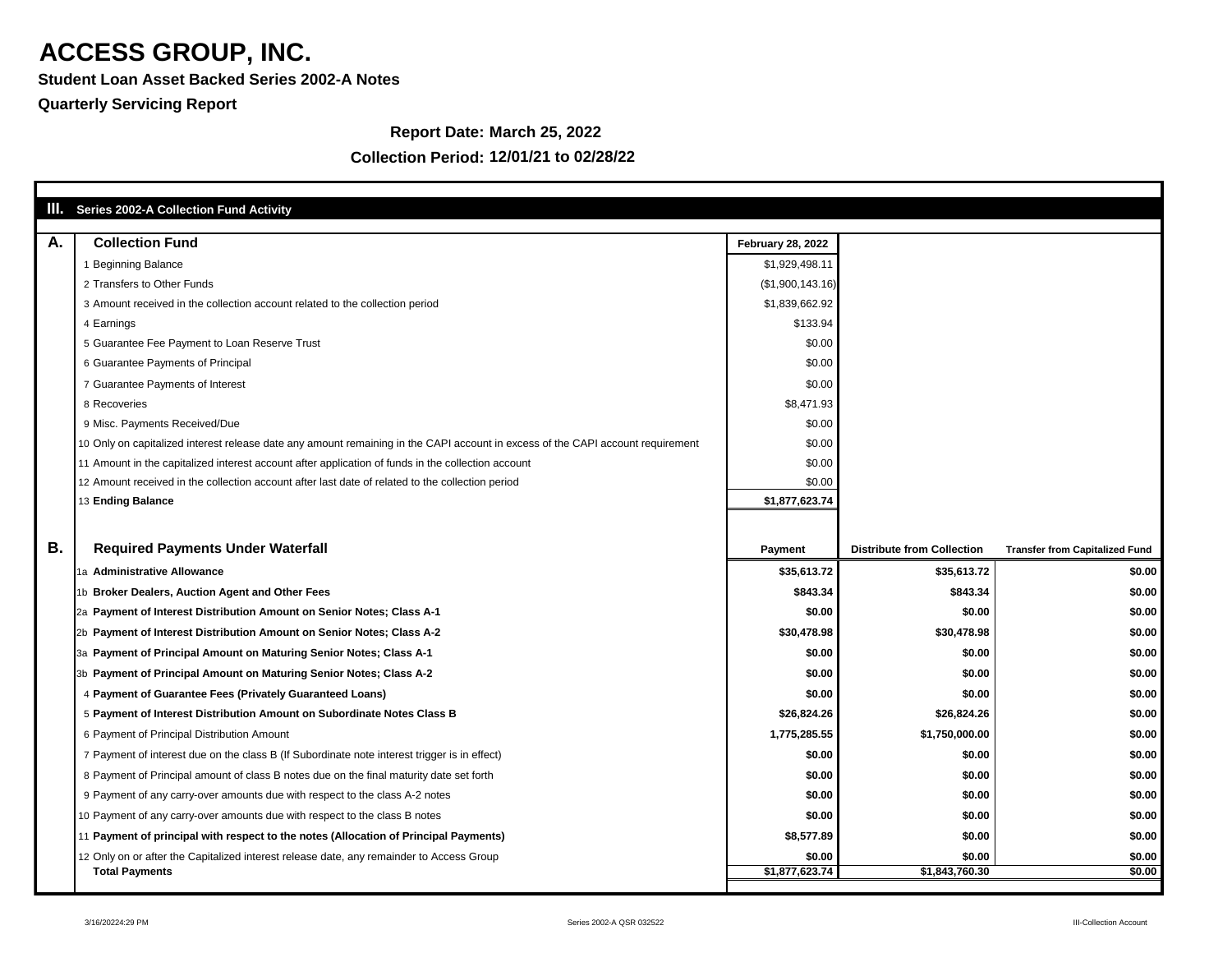**Student Loan Asset Backed Series 2002-A Notes**

**Quarterly Servicing Report**

|    |                | <b>IV.</b> Series 2002-A Waterfall for Distributions                                                                                                                                                                                                                                                                                                   |                                                    |                                            |                                            |
|----|----------------|--------------------------------------------------------------------------------------------------------------------------------------------------------------------------------------------------------------------------------------------------------------------------------------------------------------------------------------------------------|----------------------------------------------------|--------------------------------------------|--------------------------------------------|
|    |                |                                                                                                                                                                                                                                                                                                                                                        |                                                    | Remaining<br><b>Funds Balance</b>          | <b>CAPI Account</b><br><b>Balance Uses</b> |
| A. |                | <b>Total Available Funds (Collection Fund Account)</b>                                                                                                                                                                                                                                                                                                 | \$1,877,623.74                                     | \$1,877,623.74                             |                                            |
| В. | <b>First</b>   | <b>Administrative Allowance</b>                                                                                                                                                                                                                                                                                                                        | \$36,457.06                                        | \$1,841,166.68                             | \$0.00                                     |
| C. | Second         | Payment of Interest Distribution Amount on Senior Notes or Senior Obligations:<br>(a) Student Loan Asset-Backed Notes, Senior Series 2002-A Class A-1 [FRN]<br>(b) Student Loan Asset-Backed Notes, Senior Series 2002-A Class A-2 [ARC]<br>(c) Total Interest Distribution on Senior Notes or Obligations:                                            | \$0.00<br>\$30,478.98<br>\$30,478.98               | \$1,841,166.68<br>\$1,810,687.70           | \$0.00<br>\$0.00                           |
| D. | <b>Third</b>   | <b>Payment of Principal Distribution Amount on Senior Notes or Senior Obligations:</b><br>(a) Student Loan Asset-Backed Notes, Senior Series 2002-A Class A-1 [FRN]<br>(b) Student Loan Asset-Backed Notes, Senior Series 2002-A Class A-2 [ARC]<br>(c) Total Principal Distribution on Senior Notes or Obligations:                                   | \$0.00<br>\$0.00<br>\$0.00                         | \$1,810,687.70<br>\$1,810,687.70           | \$0.00<br>\$0.00                           |
| Е. | Fourth         | <b>Payment of Guarantee Fees</b>                                                                                                                                                                                                                                                                                                                       | \$0.00                                             | \$1,810,687.70                             | \$0.00                                     |
| F. | <b>Fifth</b>   | <b>Payment of Interest Distribution Amount on Subordinate Notes 2002-A Class B [ARC]:</b>                                                                                                                                                                                                                                                              | \$26,824.26                                        | \$1,783,863.44                             | \$0.00                                     |
| G. | <b>Sixth</b>   | <b>Payment of Principal Distribution Amount</b><br>(a) Student Loan Asset-Backed Notes, Senior Series 2002-A Class A-1 [FRN]<br>(b) Student Loan Asset-Backed Notes, Senior Series 2002-A Class A-2 [ARC]<br>(c) Student Loan Asset-Backed Notes, Subordinate Series 2002-A Class B [ARC]<br>(d) Total Principal Distribution on Notes or Obligations: | \$0.00<br>1,775,285.55<br>\$0.00<br>\$1,775,285.55 | \$1,783,863.44<br>\$8,577.89<br>\$8,577.89 | \$0.00<br>\$0.00<br>\$0.00                 |
| Η. | Seventh        | Payment of interest due on the class B (If Subordinate note interest trigger is in effect)                                                                                                                                                                                                                                                             | \$0.00                                             | \$8,577.89                                 | \$0.00                                     |
| ι. | Eighth         | Payment of Principal amount of class B notes due on the final maturity date set forth                                                                                                                                                                                                                                                                  | \$0.00                                             | \$8,577.89                                 | \$0.00                                     |
| J. | <b>Ninth</b>   | Payment of any carry-over amounts due with respect to the class A-2 notes                                                                                                                                                                                                                                                                              | \$0.00                                             | \$8,577.89                                 | \$0.00                                     |
| Κ. | <b>Tenth</b>   | Payment of any carry-over amounts due with respect to the class B notes                                                                                                                                                                                                                                                                                | \$0.00                                             | \$8,577.89                                 | \$0.00                                     |
| L. |                | Eleventh Payment of principal with respect to the notes (Allocation of Principal Payments)                                                                                                                                                                                                                                                             | \$8,577.89                                         | \$0.00                                     | \$0.00                                     |
| M. | <b>Twelfth</b> | Only on or after the Capitalized interest release date, any remainder to Access Group                                                                                                                                                                                                                                                                  | \$0.00                                             | \$0.00                                     | \$0.00                                     |

### **Report Date: March 25, 2022 Collection Period: 12/01/21 to 02/28/22**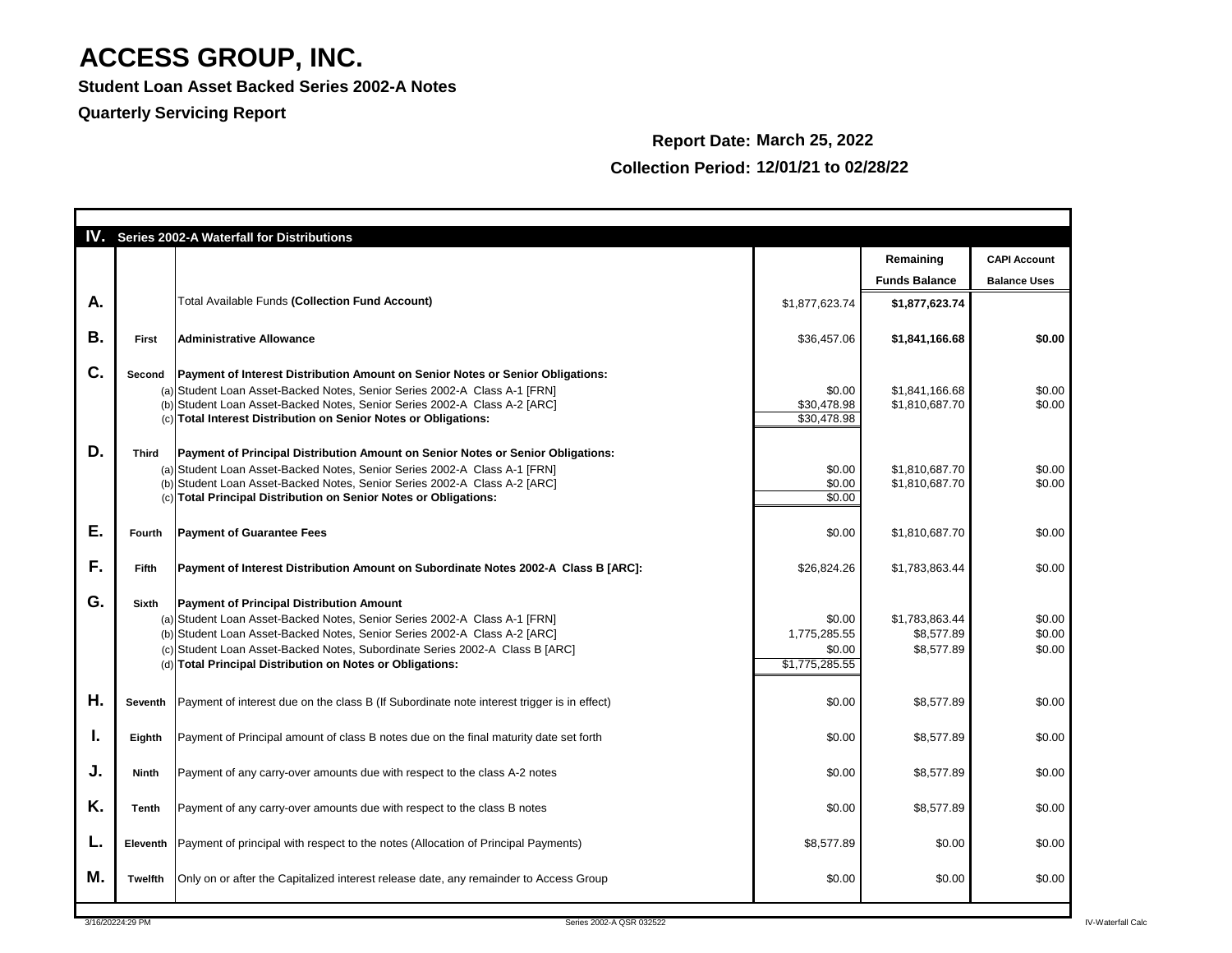**Student Loan Asset Backed Series 2002-A Notes**

#### **Quarterly Servicing Report**

#### **Report Date: March 25, 2022**

| А.        | <b>Net Loan Rate</b>                                              | <b>February 28, 2022</b> |                          |
|-----------|-------------------------------------------------------------------|--------------------------|--------------------------|
|           | 1 FRN Notes outstanding Balance                                   | \$0.00                   |                          |
|           | 2 ARC Notes outstanding Balance                                   | \$13,800,000.00          |                          |
|           | 3 Amount of Accrued Interest                                      | \$86,559.40              |                          |
|           | 4 Plus investment earnings and late fees                          | \$2,843.34               |                          |
|           | 5 Minus Amount of interest on FRN                                 | \$0.00                   |                          |
|           | 6 Minus portion of Administrative allowance                       | \$14,060.84              |                          |
|           | 7 Minus Notes fees expected during current Interest Period        | \$843.34                 |                          |
|           | 8 Annualized Net Loan Rate based on Current ARC Notes Outstanding | 2.16%                    |                          |
|           | <b>Net Loan Rate</b>                                              | 2.16%                    |                          |
| <b>B.</b> | <b>Senior Asset Percentage</b>                                    | <b>Pre-Distribution</b>  | <b>Post-Distribution</b> |
|           | 1 Student Loan Portfolio Balance                                  | \$12,547,964.86          | \$12,547,964.86          |
|           | 2 Fund Balances                                                   | \$2,077,876.15           | \$234,115.85             |
|           | 3 Senior Notes Interest and Fees Accrued                          | \$23,867.80              | \$23,867.80              |
|           | 4 Senior Notes Outstanding                                        | \$7,350,000.00           | \$5,600,000.00           |
|           | <b>Senior Asset Percentage</b>                                    | 198.67%                  | 227.83%                  |
|           |                                                                   |                          |                          |
| C.        | <b>Subordinate Asset Percentage</b>                               | <b>Pre-Distribution</b>  | <b>Post-Distribution</b> |
|           | 1 Student Loan Portfolio Balance                                  | \$12,547,964.86          | \$12,547,964.86          |
|           | 2 Fund Balances                                                   | \$2,077,876.15           | \$234,115.85             |
|           | 3 All Notes Interest and Fees Accrued                             | \$45,038.14              | \$45,038.14              |
|           | 4 All Notes Outstanding                                           | \$13,800,000.00          | \$12,050,000.00          |
|           | <b>Subordinate Asset Percentage</b>                               | 105.66%                  | 105.70%                  |

#### **Collection Period: 12/01/21 to 02/28/22**

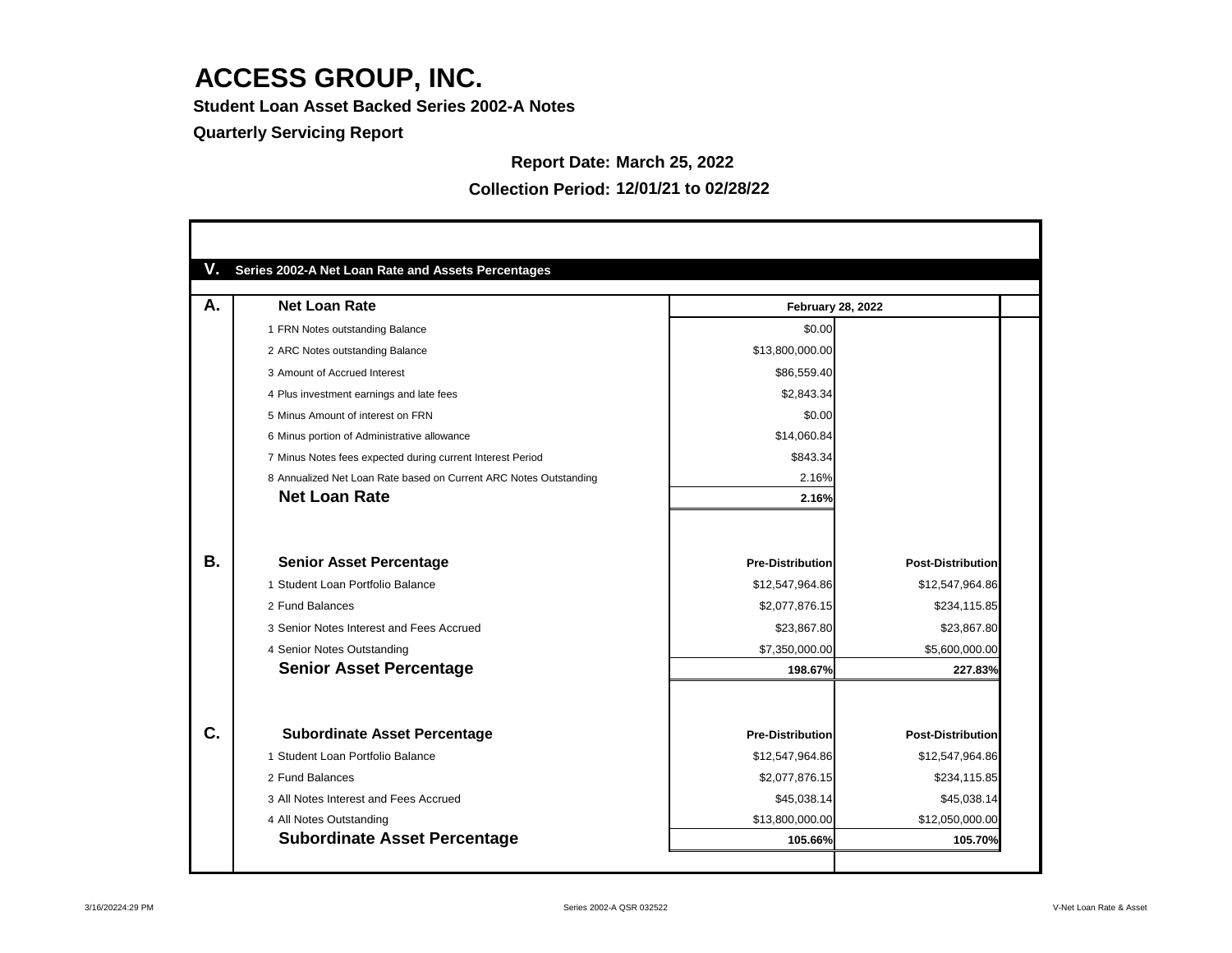**Student Loan Asset Backed Series 2002-A Notes**

**Quarterly Servicing Report**

### **Report Date: March 25, 2022 Collection Period: 12/01/21 to 02/28/22**

|           |                                         | <b>Number</b>  | <b>Dollar</b>   | $%$ of           |
|-----------|-----------------------------------------|----------------|-----------------|------------------|
|           |                                         | of Loans       | <b>Amount</b>   | <b>Portfolio</b> |
| A.        | <b>Loan Type Distribution:</b>          |                |                 |                  |
|           | 1 Private Loans                         | 4,114          | \$12,498,527.70 | 100.00%          |
|           | 2 Total By Loan Type Distribution       | 4,114          | \$12,498,527.70 | 100.00%          |
| <b>B.</b> | <b>Borrower Status Distribution:</b>    |                |                 |                  |
|           | 1 In-School                             | $\overline{2}$ | \$20,000.00     | 0.16%            |
|           | 2 Grace                                 | $\overline{0}$ | \$0.00          | 0.00%            |
|           | 3 Deferment                             | 0              | \$0.00          | 0.00%            |
|           | 4 Forbearance                           | 8              | \$37,274.97     | 0.30%            |
|           | 5 Repayment                             | 4,099          | \$12,401,338.73 | 99.22%           |
|           | 6 Interim Charge-Offs                   | 5              | \$39,914.00     | 0.32%            |
|           | 7 Total By Borrower Status Distribution | 4,114          | \$12,498,527.70 | 100.00%          |
| C.        | <b>School Type Distribution:</b>        |                |                 |                  |
|           | 1 Graduate                              | 4,112          | \$12,491,388.42 | 99.94%           |
|           | 2 Undergraduate                         | $\overline{2}$ | \$7,139.28      | 0.06%            |
|           | 3 Total By Loan Type Distribution       | 4,114          | \$12,498,527.70 | 100.00%          |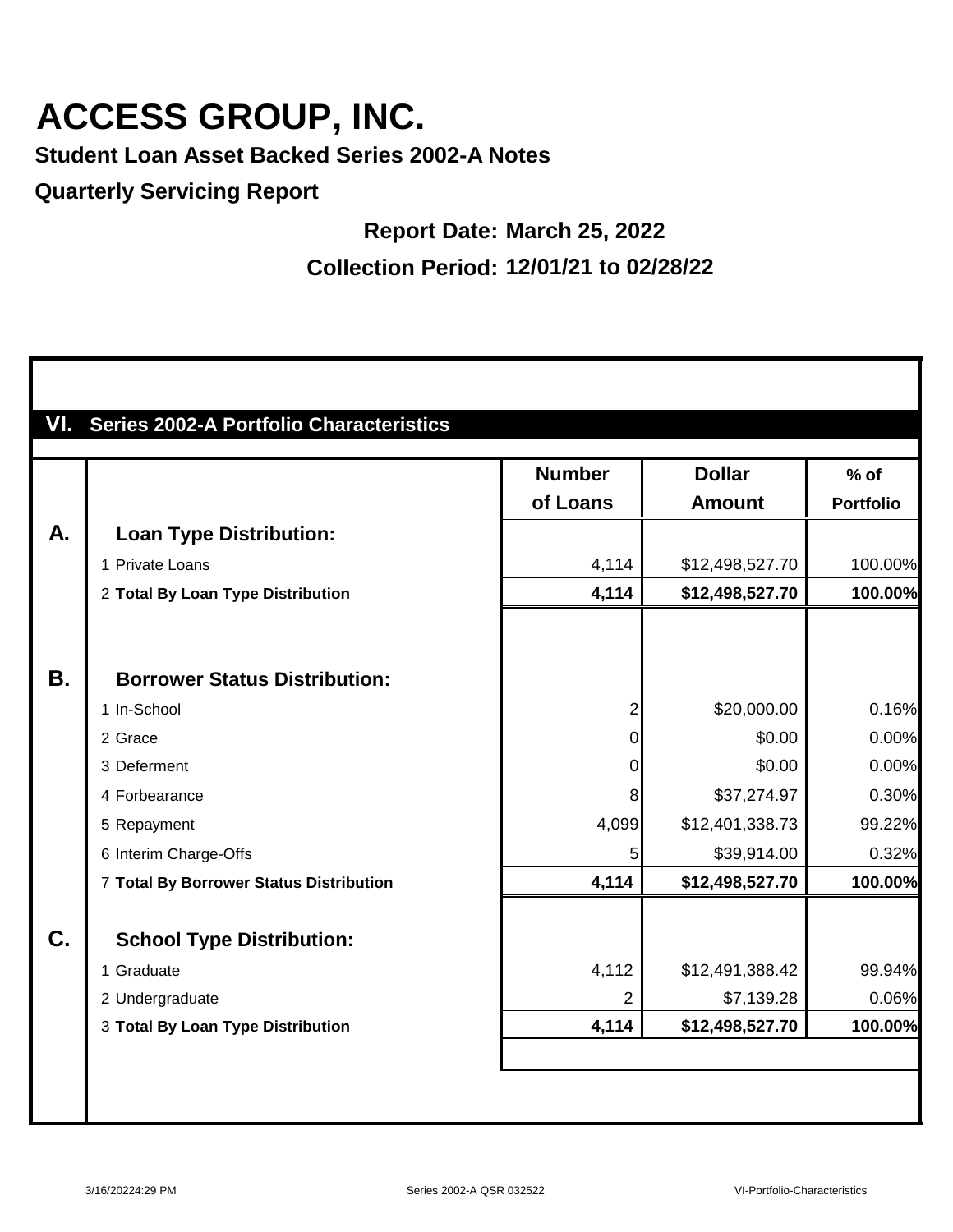**Student Loan Asset Backed Series 2002-A Notes**

#### **Quarterly Servicing Report**

**Report Date: March 25, 2022**

**Collection Period: 12/01/21 to 02/28/22**

|    | <b>VII. Series 2002-A Notes</b>                  |                          | <b>Portfolio Status By Loan Type</b> |                             |  |  |  |  |
|----|--------------------------------------------------|--------------------------|--------------------------------------|-----------------------------|--|--|--|--|
|    |                                                  |                          |                                      |                             |  |  |  |  |
|    | <b>Status</b>                                    | # of Loans               | Amount (\$)                          | Percentage (%)              |  |  |  |  |
|    | <b>INTERIM:</b>                                  |                          | <b>Includes Accrued Int.</b>         |                             |  |  |  |  |
| А. | <b>In-School</b>                                 |                          |                                      |                             |  |  |  |  |
|    | Current                                          | 2                        | \$36,235.80                          | 0.29%                       |  |  |  |  |
| Β. | Grace                                            |                          |                                      |                             |  |  |  |  |
|    | Current                                          | 0                        | \$0.00                               | 0.00%                       |  |  |  |  |
| C. | <b>TOTAL INTERIM</b>                             | $\overline{2}$           | \$36,235.80                          | 0.29%                       |  |  |  |  |
| D. | <b>REPAYMENT:</b>                                |                          |                                      |                             |  |  |  |  |
|    | <b>Active</b>                                    |                          |                                      |                             |  |  |  |  |
|    | Current                                          | 3908                     | \$11,610,966.52                      | 92.53%                      |  |  |  |  |
|    | 1-29 Days Delinquent                             | 72                       | \$299,202.67                         | 2.38%                       |  |  |  |  |
|    | 30-59 Days Delinquent                            | 75                       | \$301,245.64                         | 2.40%                       |  |  |  |  |
|    | 60-89 Days Delinquent                            | 13                       | \$69,993.14                          | 0.56%                       |  |  |  |  |
|    | 90-119 Days Delinquent                           | 6                        | \$28,104.24                          | 0.22%                       |  |  |  |  |
|    | 120-149 Days Delinquent                          | 13                       | \$42,222.72                          | 0.34%                       |  |  |  |  |
|    | 150-179 Days Delinquent<br>> 180 Days Delinquent | 12<br>$\bf{0}$           | \$80,927.18<br>\$0.00                | 0.64%<br>0.00%              |  |  |  |  |
| Е. | Deferment:                                       |                          |                                      |                             |  |  |  |  |
|    | Current                                          | 0                        | \$0.00                               | 0.00%                       |  |  |  |  |
|    |                                                  |                          |                                      |                             |  |  |  |  |
| F. | Forbearance:                                     |                          |                                      |                             |  |  |  |  |
|    | Current                                          | 8                        | \$38,010.74                          | 0.30%                       |  |  |  |  |
| G. | <b>Interim Charge-Offs</b>                       | 5                        | \$41,056.21                          | 0.33%                       |  |  |  |  |
| Η. | <b>TOTAL REPAYMENT</b>                           | 4,112                    | \$12,511,729.06                      | 99.71%                      |  |  |  |  |
| I. | <b>TOTAL PORTFOLIO</b>                           | 4,114                    | \$12,547,964.86                      | 100.00%                     |  |  |  |  |
|    |                                                  |                          |                                      |                             |  |  |  |  |
|    | 3/16/20224:29 PM                                 | Series 2002-A QSR 032522 |                                      | <b>VII-Portfolio Status</b> |  |  |  |  |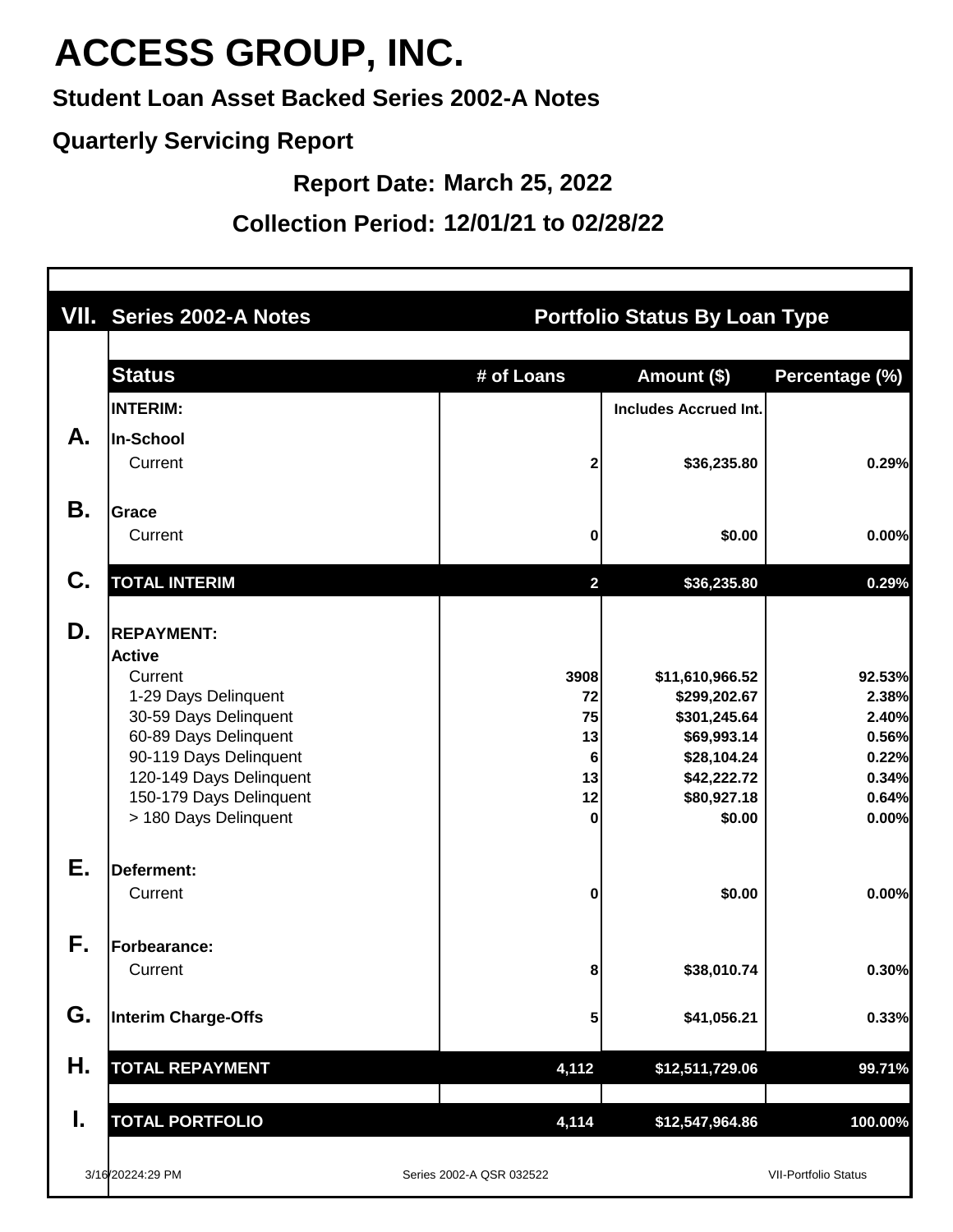### **Student Loan Asset Backed Series 2002-A Notes**

**Quarterly Servicing Report**

#### **Report Date: March 25, 2022**

#### **Collection Period: 12/01/21 to 02/28/22**

|           | <b>VIII. Series 2002-A Portfolio Summary Report</b>                                                                                                                                                                                     |                                                                                    |
|-----------|-----------------------------------------------------------------------------------------------------------------------------------------------------------------------------------------------------------------------------------------|------------------------------------------------------------------------------------|
| А.        | 1 ABS Notes Outstanding                                                                                                                                                                                                                 | \$13,800,000                                                                       |
| <b>B.</b> | 1 Total Private Principal Outstanding Balance<br>2 Total Fund Accounts Balance<br>3 Total Principal and Accrued Interest Balance<br>4 Number of Loans<br>5 Number of Borrowers                                                          | \$12,498,528<br>\$2,077,830<br>\$12,547,965<br>4,114<br>3,891                      |
| C.        | 1 Borrower Payments- Principal<br>2 Borrower Payments- Interest                                                                                                                                                                         | \$1,738,761<br>\$97,891                                                            |
| D.        | 1 Necessary Funds Transfer to Meet Obligations<br>2 Administrative Allowance<br>3 Cash Release to Access Group Inc                                                                                                                      | \$0<br>\$35,614<br>\$0                                                             |
| Е.        | 1 Loan Reserve Trust Balance<br>2 Weighted Average Coupon (WAC)<br>3 Weighted Average Remaining Maturity (WARM)                                                                                                                         | \$468,116<br>2.77%<br>37                                                           |
| F.        | 1 Senior Notes Outstanding<br>2 Subordinate Note Outstanding<br>3 Senior Principal Distribution Amount<br>4 Subordinate Principal Distribution Amount<br>5 Net Loan Rate<br>6 Senior Asset Percentage<br>7 Subordinate Asset Percentage | \$7,350,000<br>\$6,450,000<br>\$1,800,000<br>\$0.00<br>2.16%<br>198.67%<br>105.66% |